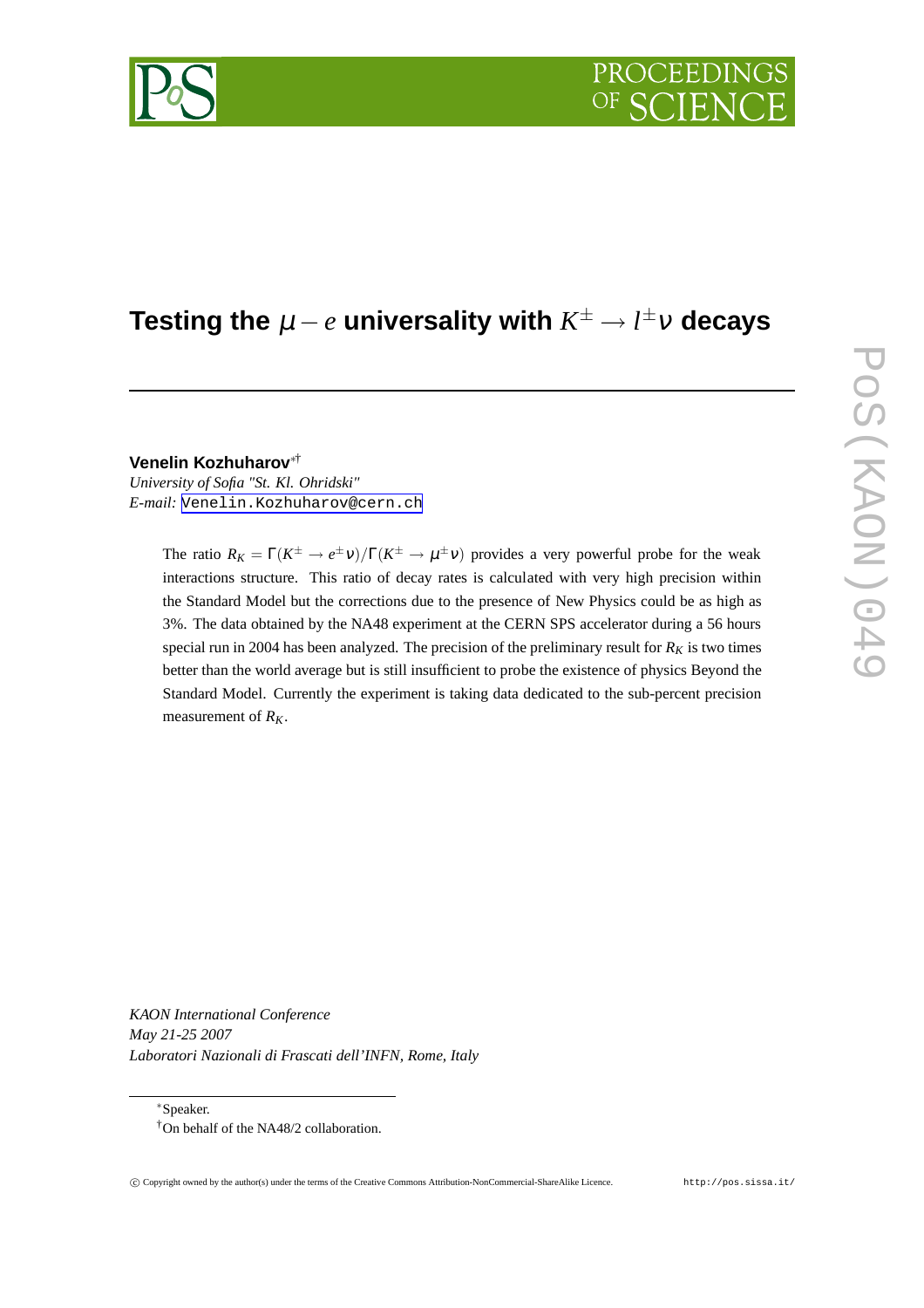#### Venelin Kozhuharov

# **1. Introduction**

In the Standard Model (SM) the weak interactions of the leptons are described by a unique coupling constant *GF*. This universality can be tested by investigating the leptonic decays of light mesons like  $K^{\pm} \rightarrow l^{\pm} \nu$  decays. They proceed as tree level processes within the SM and the ratio between of the decay widths of the electronic and muonic mode  $R_K = \Gamma(Ke2)/\Gamma(K\mu 2)$  can be written as [\[1\]](#page-4-0)

$$
R_K = \frac{m_e^2}{m_\mu^2} \left( \frac{m_K^2 - m_e^2}{m_K^2 - m_\mu^2} \right) (1 + \delta R_K)
$$
 (1.1)

where the term  $\delta R_K = -(3.78 \pm 0.04)\%$  represents the radiative corrections. In the ratio  $R_K$  the theoretical uncertainties on the hadronic matrix element cancel resulting in a precise prediction  $R_K = (2.472 \pm 0.001) \times 10^{-5}$ .

Considering different extensions of the SM (like models with Lepton Flavour Violation, different SUSY scenarios) a constructive or destructive contribution to  $R_K$  as high as 3% could be achieved [\[2](#page-4-0)].

The value of  $R_K$  has been measured by three experiments in the 70s [[3\]](#page-4-0) but the precision of the combined result  $(R_K = (2.45 \pm 0.11) \times 10^{-5})$  doesn't allow to perform a significant test of the lepton universality within the SM.

## **2. The NA48/2 experiment**

The NA48/2 experiment was primarily designed to measure the charge asymmetry in the  $K^{\pm} \rightarrow 3\pi$  decays in order to probe for CP violation in the charged kaon system [[4\]](#page-4-0). Data were taken in 2003 and 2004, providing approximately  $4 \times 10^9$   $K^{\pm} \rightarrow \pi^{\pm} \pi^+ \pi^-$  decays. Apart from the nominal running conditions the data taking also included two special runs with reduced beam intensity and special trigger setup devoted to the investigation of kaon semileptonic decays.

The huge statistics allows to study rare kaon decays with high precision. For the measurement of  $R_K$  described below only the data taken during 56 hours special run in 2004 was used.

Kaons at the NA48/2 experiment are produced by a 400 GeV/c primary proton beam from the CERN SPS hitting a beryllium target. A system of collimators and achromats selects particles with mean momentum of 60 GeV/c with both positive and negative charge. The momentum of the particles is measured by a beam spectrometer. The simultaneous  $K^{\pm}$  beams enter a 114 m long evacuated decay region closed by a Kevlar window. The decays products are detected by the NA48 detector complex including:

**- Magnetic spectrometer (DCH):** Composed by four drift chambers and a dipole magnet deflecting the charged particles in the horizontal plane. The resulting resolution on the momentum measurement is  $\delta p/p = 1\% \oplus 0.044\% p$  [GeV/c].

**- Charged hodoscope (HOD):** Fast scintillator detector with time resolution of 150 ps used in the trigger system.

**- Electromagnetic Calorimeter (LKR):** A Liquid Krypton calorimeter of 27 radiation lengths used to measure the energy of the electrons and photons with resolution of  $\delta E/E = 3.2\% / \sqrt{E} \oplus$ 9%/*E* ⊕0.42% [GeV].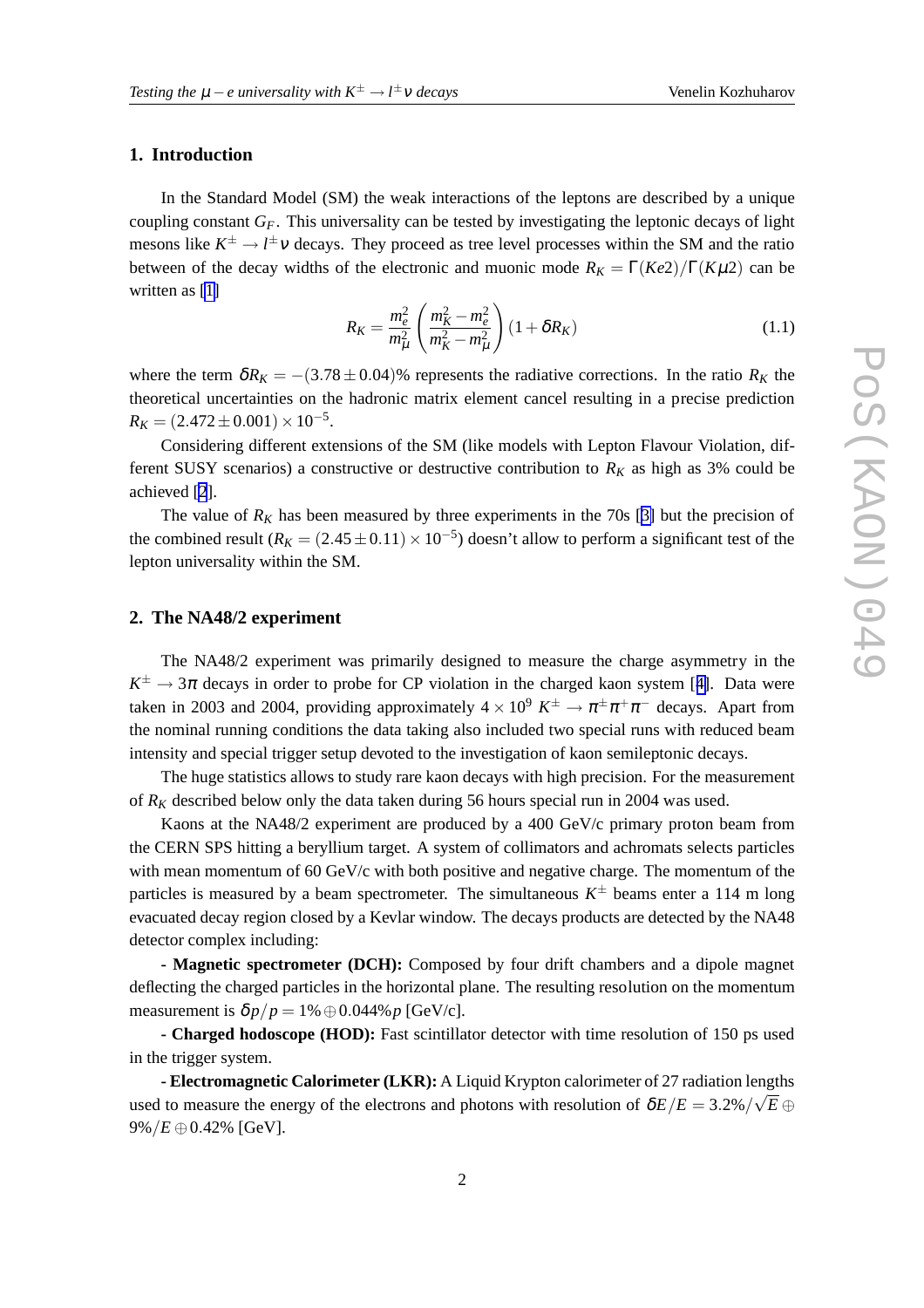Venelin Kozhuharov

<span id="page-2-0"></span>The mean beam axis is close to the *Z* axis of the experiment. A more detailed description of the experimental setup can be found elsewhere [\[5\]](#page-4-0)

## **3. Data analysis**

#### **3.1 Event selection**

Due to the reduced beam intensity only highly efficient minimum bias triggers were used to collect the data.  $K_{e2}$  events were triggered by a time coincidence of signal from the HOD compatible with one charged track and energy deposition in the LKR higher than 10 GeV. Since  $K_{\mu2}$  is dominant decay mode of the charged kaons they were collected using only the HOD signal downscaled by a factor of 50.

In the final state *Kl*2 events contain only one observable particles, the charged lepton, and this similarity allowed to minimise the differences in the offline selection criteria.

**Geometry and kinematics:** The charged particle was required to pass through the DCH and HOD and LKR and the event had to contain no extra tracks or clusters in the LKR with energy higher than 2 GeV. Based on the closest distance approach between the extrapolated track from the DCH and the beam axis, the Z coordinate of the decay vertex was computed and was required to be between 2000 cm and 7000 cm (the decay region starts at −1800 cm). The track momentum had to be 15 GeV/c  $\langle P_{Trk} \rangle \langle 50 \text{ GeV/c} \rangle$ . The interval was split into 7 bins of 5 GeV/c and the analysis was performed independently in each of the bins.

**Particle identification (PID):** For the separation between electrons and muons the ratio *E*/*pc* was used, where *p* is the track momentum measured from the DCH and *E* is the reconstructed energy of the particle in the LKR. For electrons this variable peaks at 1 and the condition of  $E/pc$ 0.95 was used. Muons were identified as particles with  $E/pc < 0.2$ .

For a given assumption on the lepton mass, the missing mass squared  $M_{miss}^2 = (P_K - P_l)^2$  of the event was computed using 60 GeV/c along the beam axis for the kaon momentum. In the case of *Kl*2 event it had to be consistent with the mass of the neutrino.



**Figure 1:** Missing mass versus the *E*/*pc* distribution for the *Ke*2 candidates before  $M_{miss}$  and  $E/pc$ cuts. A logarithmic scale is used for the event density in order to see the background contribution



**Figure 2:** Number of  $K_{\mu 2}$  background events in the  $K_{e2}$  sample in each of the momentum bins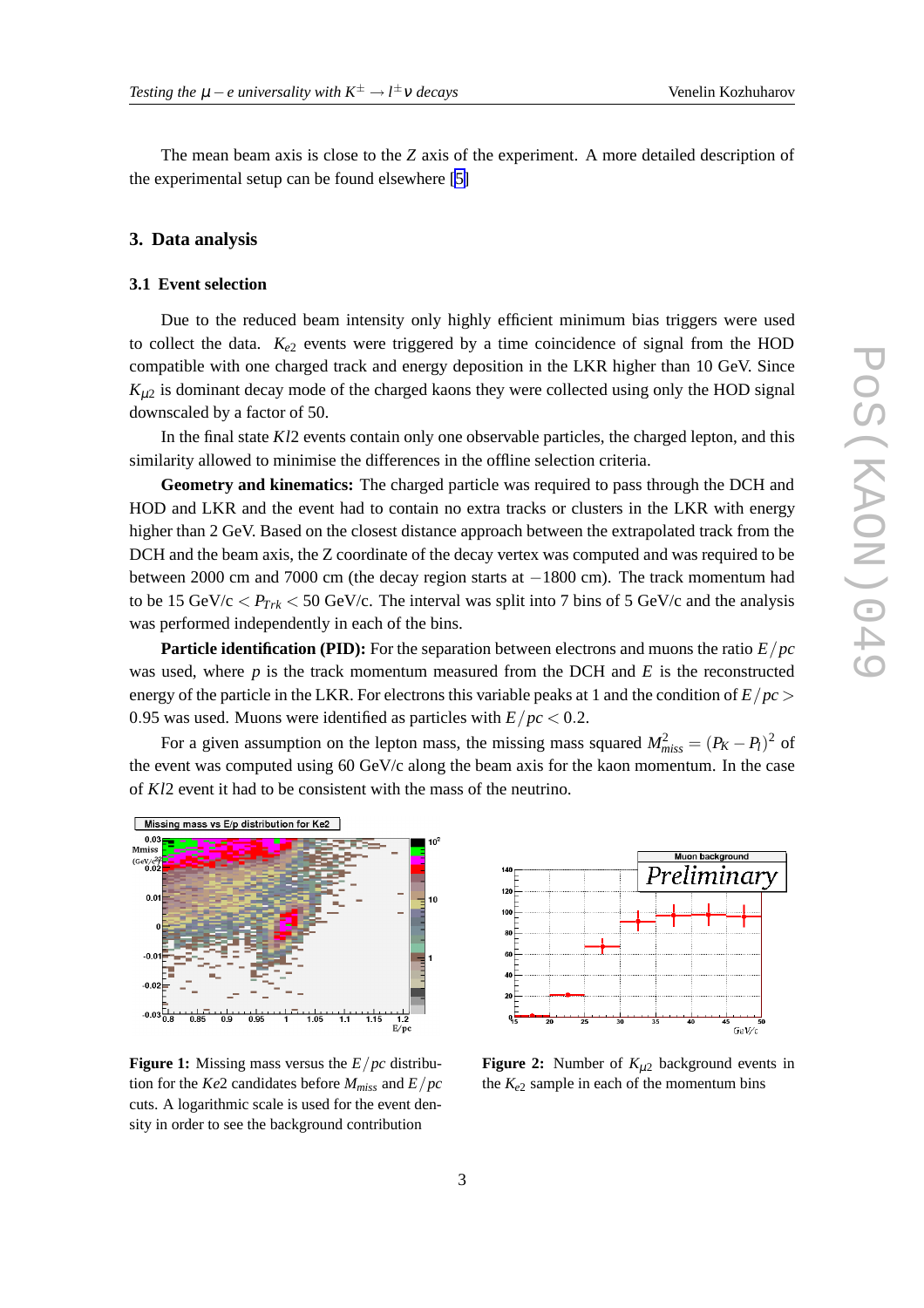The reconstructed *Ke*2 candidates are shown in Figure [1](#page-2-0). With the presented selection about  $3.4 \times 10^6$   $K_{\mu 2}$  and 3930  $K_{e2}$  candidates were found.

#### **3.2 Background estimation**

The major contribution to the background in the  $K_{e2}$  sample was identified to come from  $K_{\mu2}$  events with muons releasing almost all their energy in the LKR. This type of background was estimated from data. The requirement for  $E/pc > 0.95$  was changed to  $E/pc < 0.2$  assuring only muon contribution and the missing mass cut was kept. Then the obtained number of events was scaled with the probability that a muon gives  $E/pc > 0.95$ , which was also obtained from data. The resulting background in each of the momentum bins is shown in Figure [2](#page-2-0)

After subtraction of all background sources the total number of *Ke*<sup>2</sup> events was obtained to be  $3407 \pm 63_{stat} \pm 54_{syst}$ 

The background in the  $K_{\mu 2}$  sample was found to be approximately 0.6% dominated by  $K^{\pm} \rightarrow$  $\pi^{\pm}\pi^{0}$  events.

## **3.3 Simulation**

A full GEANT3 [\[6\]](#page-4-0) based simulation of the detector response was used only for calculation of the acceptance for both decay modes. The radiative corrections were taken into account according to [[7](#page-4-0)] and [\[1\]](#page-4-0). The agreement between the data and Monte Carlo was very good as shown in Figure [3.](#page-4-0)

## **4. Results and conclusions**

The value of  $R_K$  was calculated as

$$
R_K = \frac{N_{Ke2raw} - N_{Ke2back}}{TrEff(Ke2) \, Acc(Ke2) \, C_e} \times \frac{Acc(K\mu2) \, C_\mu}{D \, (N_{K\mu2raw} - N_{K\mu2back})}
$$
(4.1)

where *Kl*2*raw* are the *Kl*2 candidates passing the presented selection and *Kl*2*back* is the background contribution,  $C_l$  represents the correction the correction resulting from particle identification,  $Acc(Kl2)$  is the geometrical acceptance from the MC simulation and  $D = 50$  is the downscaling for the  $K_{\mu 2}$  events,  $l = e, \mu$ . All relevant values were obtained in momentum bins and, apart from the geometrical acceptance, from the data themselves.

Most of the systematics cancel in the ratio of the partial widths. The residual uncertainties are presented in Table 1. The major contribution comes from the determination of the background in the  $K_{e2}$  sample which was obtained from data and error scales with the statistics.

| Systematics source                      | Uncertainty, $\Delta R_K/R_K$ |
|-----------------------------------------|-------------------------------|
| Background subtraction in $K_{e2}$      | 1.59%                         |
| Electron identification                 | 0.24%                         |
| $K_{e2}$ geometric acceptance (MC stat) | 0.3%                          |
| Trigger inefficiency                    | 0.3%                          |

Table 1: A summary of the major systematic uncertainties.